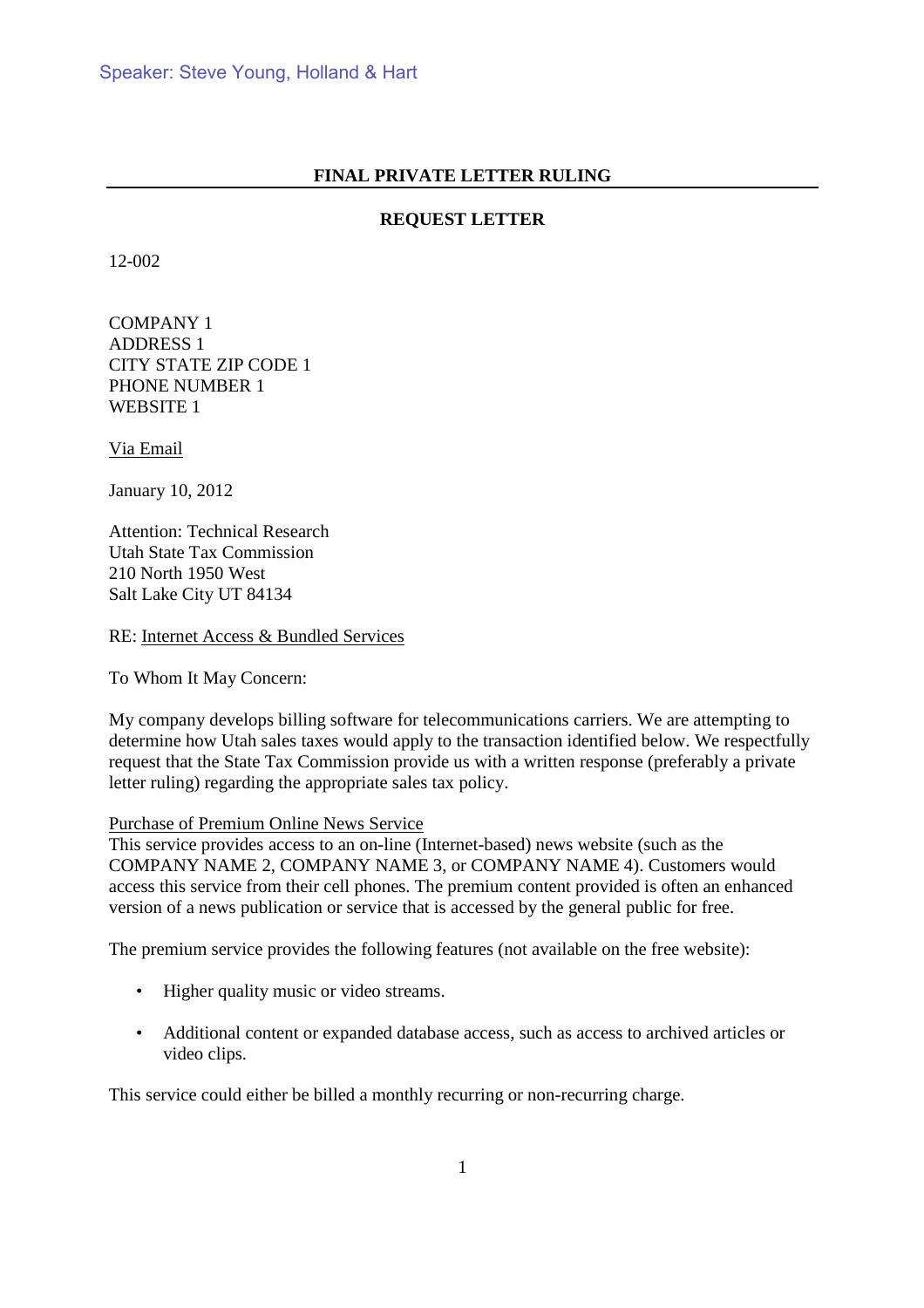Our company requests anonymity should your response be made public. Please do not hesitate to contact us should you have any questions regarding our inquiry and please let us know if this inquiry should be directed elsewhere. You may call us at PHONE NUMBER 2or via email at  $E$ -MAIL 1.

Sincerely,

NAME 1 TITLE 1 COMPANY 1 ADDRESS 1 CITY STATE ZIP CODE 1 E-MAIL 1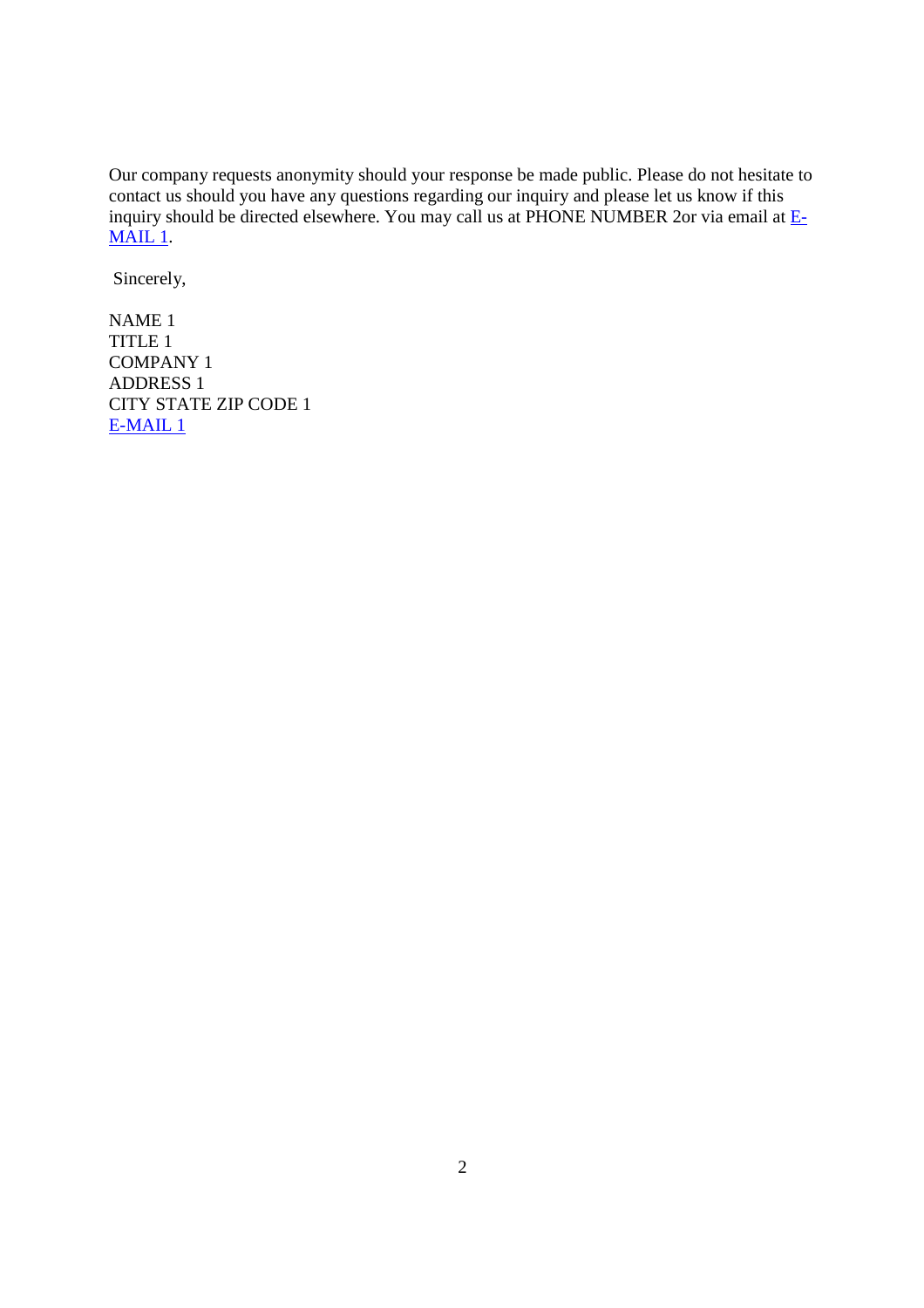December 7, 2012

NAME 1 TITLE 1 COMPANY 1 ADDRESS 1 CITY STATE ZIP CODE 1

RE: Private Letter Ruling Request–Utah Sales Tax Treatment of Sales of Access to Online News Service

Dear NAME 1:

 You explained that your company develops billing software for telecommunications carriers, and you request a ruling on the Utah sales tax treatment of sales by telecommunications carriers of a Premium Online News Service ("News Service"). You further explained the transaction as follows. The News Service provides access to an online, internet-based news website such as the COMPANY NAME 2, COMPANY NAME 3, or COMPANY NAME 4. Customers will access the News Service from their cell phones. The premium content of the News Service is often an enhanced version of a news publication or service that is accessed for free by the general public. The premium content may include higher quality music or video streams, additional content, and expanded database access such as access to archived articles or video clips. Customers would be billed either a monthly recurring or non-recurring charge.

In response to a request for more information, you further explained that customers might access the News Service from their cell phones in various ways, including through an internet web browser or through an icon that activates a direct connection to the News Service. You also clarified that customers must separately obtain internet connections and/or telecommunications services to be able to use the News Service and that your request does not involve the charges for other services such as those which are necessary for access. You also stated that customers can only stream or view content when using the News Service; they cannot download content, modify code, create documents, or manipulate files on the provider's system.

After reviewing your request, we conclude that the sales of the News Service are not subject to Utah sales and use tax.

#### Analysis

The News Service involves access to both the application software of the news website and also a database holding the news content. The software and the database work closely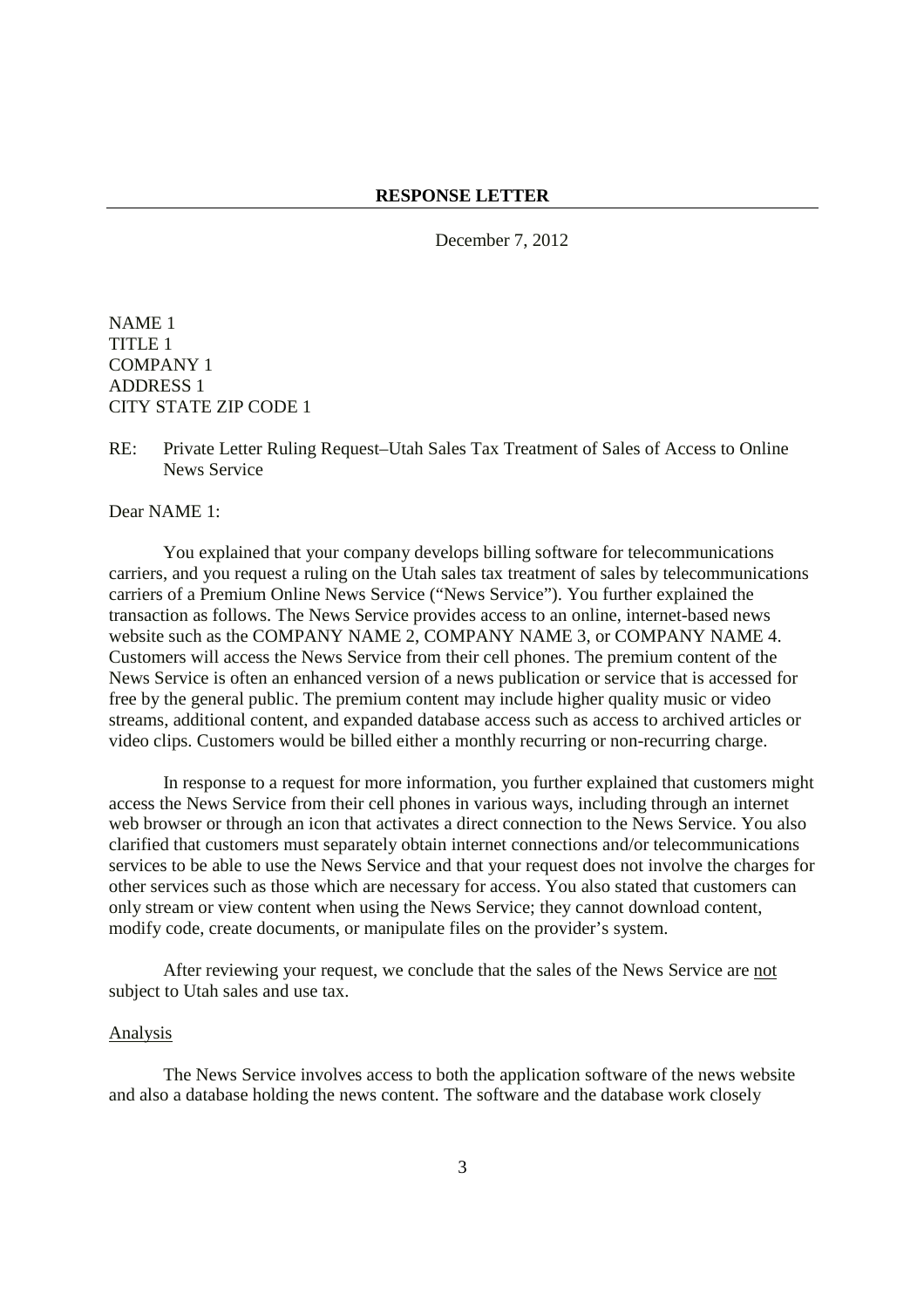together and are not distinct. In this case, the object of the transaction is the use of the news content in the database.

The sale of the use of the database is not taxable under § 59-12-103 because the use of the database is a service that is not specifically listed as taxable in § 59-12-103. Based on the language found in § 59-12-102(122)(c)(iv), the use of the news database should be treated as a service, and, more specifically, as a data processing and information service rather than as a product transferred electronically or the use of tangible personal property. Utah Code § 59-12- 102(122)(c)(iv) defines a data processing and information service as follows:

- (c) "Telecommunications service" does not include:
	- . . . .

### (iv) **a data processing and information service** if:

- (A) the data processing and information service allows data to be:
	- (I) (Aa) acquired;
		- (Bb) generated;
		- (Cc) processed;
		- (Dd) retrieved; or
		- (Ee) stored; and
- (II) delivered by an electronic transmission to a purchaser; and
- (B) the purchaser's primary purpose for the underlying transaction is the processed data or information;

. . . .

#### (Emphasis added.)

Although the definition of a data processing and information service is not separately listed but is instead provided within the definition of "telecommunications service," the Utah Code still recognizes that a data processing and information service exists. Furthermore, the Utah Code does not later specifically list that service as taxable in § 59-12-103. Applying the definition found in §  $59-12-102(122)(c)(iv)$ , the News Service is a data processing and information service. The News Service allows the customers to request certain news content data, which the customers receive through electronic transmissions and the customers' primary purpose for the News Service is the news content data. In conclusion, the News Service is not taxable because it is a data processing and information service, which is not listed as taxable in § 59-12-103, and also the News Service is not within the meanings of the other services that are listed as taxable in § 59-12-103. We do not view the News Service as an ancillary service, which could be taxable under  $\S 59-12-103(1)(b)(iii)$ , or as a user fee for an entertainment activity, which could be taxable under § 59-12-103(1)(f).

#### Conclusion

<u>.</u>

As explained above, telecommunications carriers' sales of the News Service are not subject Utah sales tax.<sup>1</sup> This ruling is based on current law and could be changed by subsequent

<sup>&</sup>lt;sup>1</sup> This ruling does not apply to electronic subscriptions to news magazines. In such situations, the news magazines' content is transferred to the customers and the customers are not merely viewing the content via the internet.